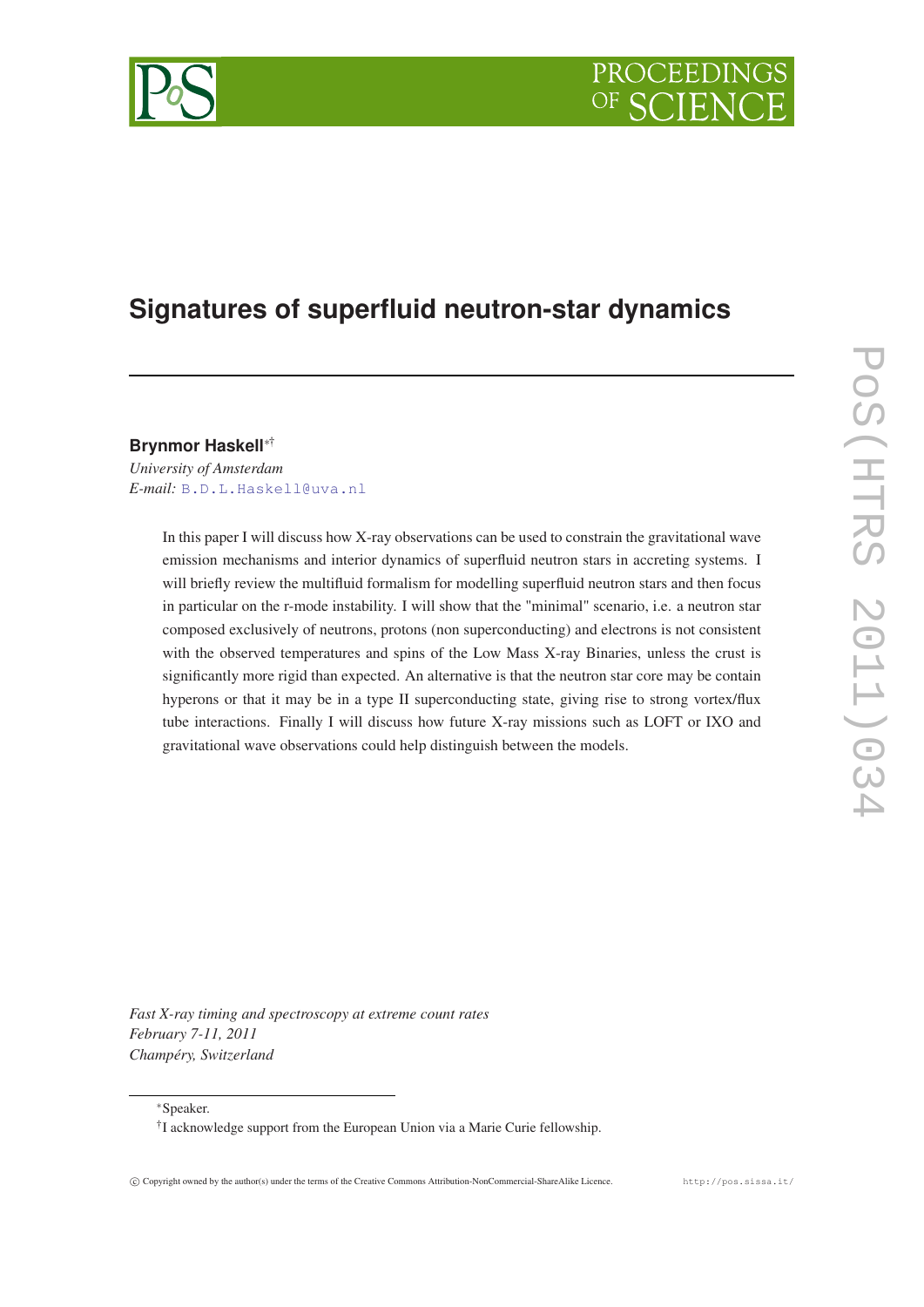# <span id="page-1-0"></span>1. Introduction

Neutron stars (NSs) represent one of the best laboratories to test our understanding of matter at high densities. With cores that exceed the nuclear saturation density they can allow us to probe the low temperature, high density sector of the QCD phase diagram, which cannot be studied in particle accelerators and heavy ion colliders. Furthermore, at the extreme densities that characterise NS interiors, matter is believed to be in a superfluid/superconducting state once the star has cooled below  $\approx 10^9$  K, which will happen very shortly after its birth. This clearly affects the dynamics of the system, as superfluid neutrons will rotate by forming a quantised array of vortices, while protons are likely to form a type II superconductor, thus carrying the stellar magnetic field in quantised flux tubes[[1](#page-4-0)]. In fact NS superfluidity is thought not only to be at the heart of several phenomena, such as radio pulsar glitches, but also to play a significant role in several gravitational wave (GW) emission mechanisms and in determining the response of the star to an external torque in accreting X-ray binaries.

Naturally such rich and complex physics does not come without its challenges. Modelling a superfluid/superconducting NS requires us to follow several massive components (neutrons, protons, possibly hyperons or deconfined quarks) weakly coupled by superfluid and dissipative effects. Although the Newtonian framework for such a task has been developed (see e.g. [\[2\]](#page-4-0)), a General Relativistic formulation, including the effects of dissipation and vortex dynamics, is still not complete (for a review see [[3](#page-5-0)]). Furthermore several microphysical inputs are required for the models, such as the equation of state, transport coefficients, superfluid gaps etc., all of which are highly uncertain at supranuclear densities.

Clearly a multi-disciplinary effort is required to tackle this problem, with contributions coming from the nuclear physics, neutron star modelling and astrophysical communities. In this paper I will show how inputs from X-ray observations can be used, together with (future) GW observations, to constrain the physics of NS interiors. In particular I will discuss the GW emission driven r-mode instability.

## 2. The multifluid model

Let us first of all present the Newtonian multifluid formalism that will be used to discuss superfluid NSs. Following [\[2](#page-4-0)] we can write the equations of motion as coupled Euler equations and continuity equations for each species x (where x can indicate neutrons, protons etc...) :

$$
\partial_t n_x + \nabla_i (n_x v_x^i) = \Gamma_x \tag{2.1}
$$

$$
f_i^{\mathbf{x}} = \partial_t \pi_i^{\mathbf{x}} + \nabla_j \left( \nu_x^j \pi_i^{\mathbf{x}} + D_i^{\mathbf{x}j} \right) + n_{\mathbf{x}} \nabla_i \left( \mu_{\mathbf{x}} - \frac{1}{2} m_{\mathbf{x}} \nu_{\mathbf{x}}^2 + m_{\mathbf{x}} \Phi \right) + \pi_j^{\mathbf{x}} \nabla_i \nu_{\mathbf{x}}^j. \tag{2.2}
$$

The momentum of each species (or "fluid") is:

$$
\pi_i^x = g_{ij} \left[ m_x n_x v_x^j - 2 \left( \sum_y \alpha^{xy} w_{xy}^j \right) \right],
$$
\n(2.3)

where  $n_X$  is the number density of the species,  $\mu_X$  its chemical potential,  $m_X$  its mass and  $v_X^i$  its velocity and the parameter  $\alpha^{xy}$  encodes the so-called "entrainment" effect, which leads to a nondissipative coupling between the different components. I use covariant notation, and  $g_{ij}$  is the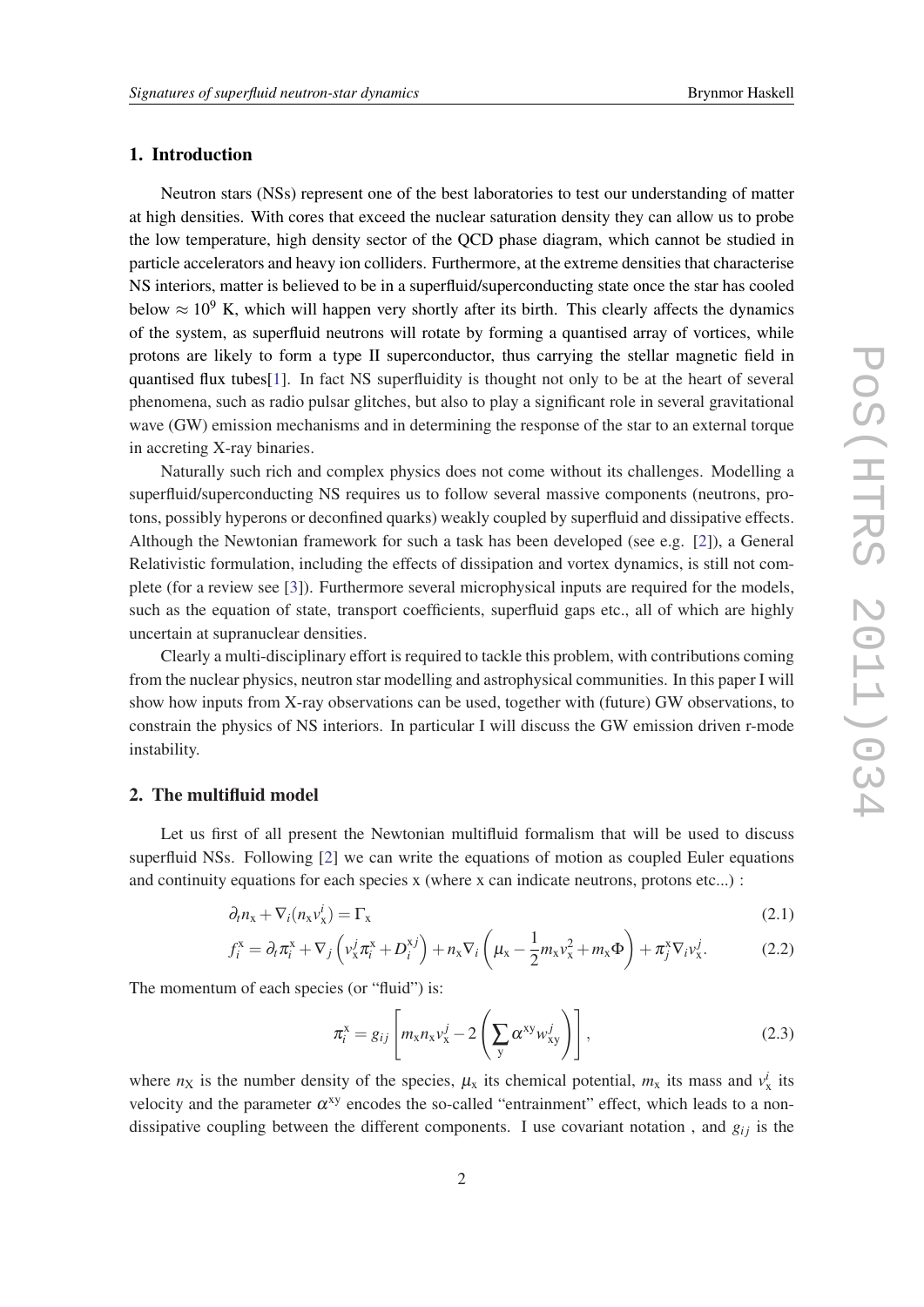<span id="page-2-0"></span>

**Figure 1:** Left panel: The r-mode instability window for a 1.4  $M_{\odot}$  NS with a 10 km radius, assuming an  $n = 1$  polytrope for the equation of state and a neutron, proton and electron core. Right panel: A typical thermal instability cycle. The star spins up into the unstable region, after which it will heat up rapidly from the shear due to the mode until the thermal runaway is halted by neutrino emission. At this point it spins down below the instability curve, and the cycle starts again.

three-dimensional flat-space metric. The dissipative effects, such as bulk and shear viscosity, are encoded in the tensor  $D_i^{x,j}$  $x_i^{x,j}$ , while  $f_i^x$  reprensents the sum of all external forces, in particular the superfluid mutual friction force ( $[2, 4, 5]$  $[2, 4, 5]$  $[2, 4, 5]$  $[2, 4, 5]$  $[2, 4, 5]$  $[2, 4, 5]$ ). The gravitational potential  $\Phi$  obeys the Poisson equation  $\Delta \Phi = 4\pi G \sum_{x} \rho_{x}$ , and the system is closed by supplying an equation of state.

We shall mainly be interested in the r-mode instability. An r-mode is a toroidal mode of oscillation of the NS, for which the restoring force is the Coriolis force. It is particularly interesting in this context as it has been shown to be generically unstable to GW emission ([[6](#page-5-0), [7](#page-5-0)]) and has been suggested to play a role in the spin evolution of Low Mass X-ray Binaries (LMXBs). In the following sections the analysis of the r-mode instability will be carried out by integrating the linearised version of the equations in  $(2.1)$  and  $(2.2)$  $(2.2)$  and then estimating the damping timescale due to various mechanisms, such as hyperon bulk viscosity or mutual friction, following an integral approach, as outlined in [[8](#page-5-0)].

#### 3. Gravitational waves from LMXBs and the r-mode instability

LMXBs were first suggested as sources of GWs more than thirty years ago ([[9](#page-5-0), [10](#page-5-0)]) and the idea was revived by Bildsten [\[11](#page-5-0)] to explain the apparent cutoff in the spin-distribution of these systems (and of the millisecond radio pulsars) at around 700 Hz ([[12,](#page-5-0) [13\]](#page-5-0)), which is well below the Keplerian breakup limit. The main emission mechanism that could be at work in these systems are essentially two: either a quadrupolar "mountain" is present, sustained by the crust  $(11, 14)$  $(11, 14)$  $(11, 14)$ , the core ( $[15, 16]$  $[15, 16]$  $[15, 16]$  $[15, 16]$ ) or the magnetic field ( $[17, 18]$  $[17, 18]$  $[17, 18]$  $[17, 18]$ ) or one could have a mode (and the r-mode is the best candidate) being driven unstable by GW emission ([\[19\]](#page-5-0)).

Let us concentrate on the latter mechanism and examine the conditions under which the instability can occur. The main constraint is that timescale on which GWs drive the mode,  $\tau_{GW}$  must be shorter than the timescale on which viscosity acts to damp it,  $\tau_V$ . Usually this is illustrated in terms of the critical curve on which  $\tau_{GW} = \tau_V$ . The damping timescale  $\tau_V$  is set by the fastest process at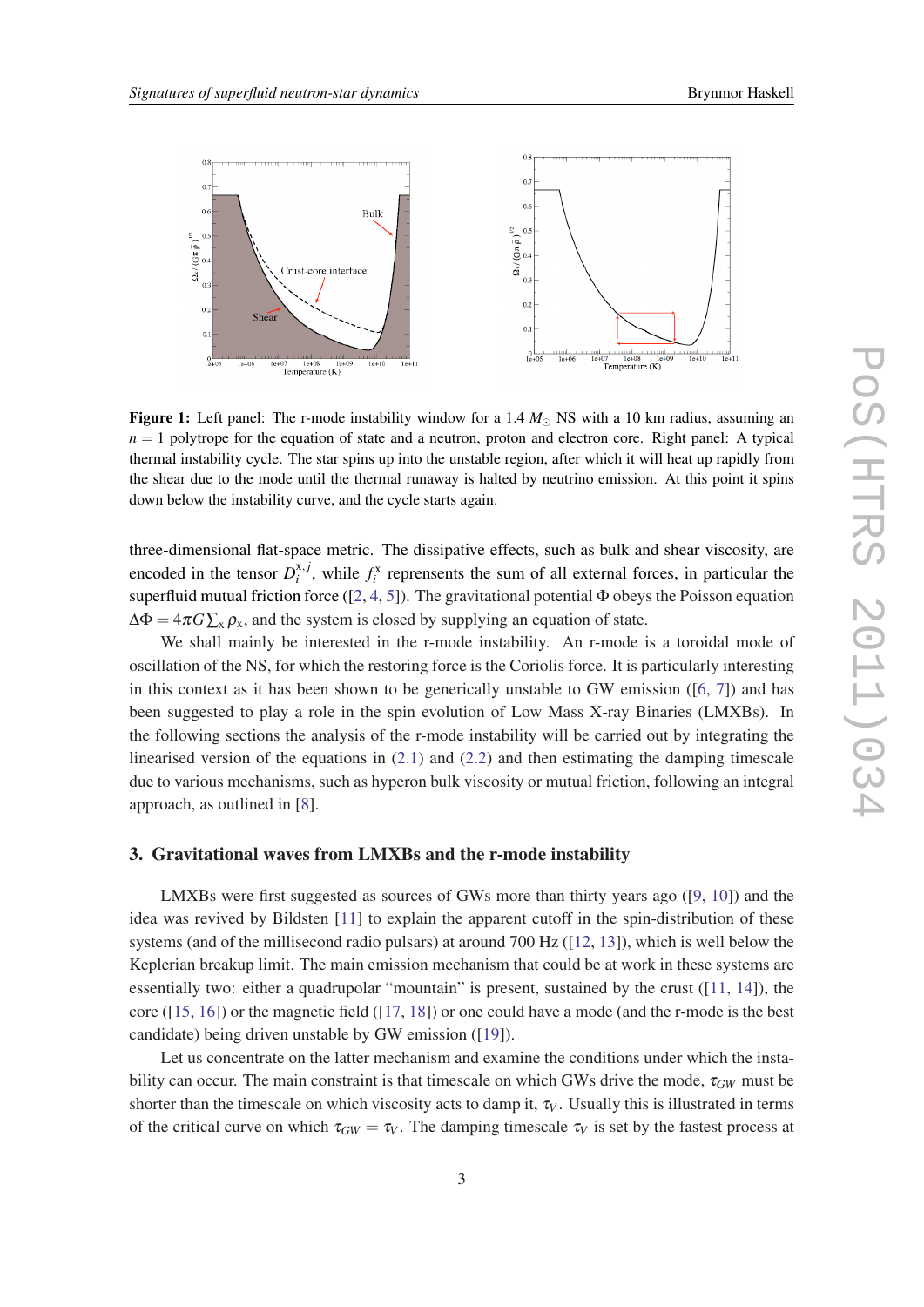a given spin rate and temperature and is such that  $\frac{1}{\tau_V} = \sum_i \frac{1}{\tau_i}$  $\frac{1}{\tau_i}$ , where the subscript "*i*" labels the various dissipative processes that are at work, i.e. shear viscosity, bulk viscosity, mutual friction etc.. In figure [\(1\)](#page-2-0) I show the typical instability window for a "minimal" neutron star model. I assume a core of neutrons, non-superconducting protons and electrons and the damping at high temperature is taken to be due to bulk viscosity from modified URCA reactions while at low temperature it is mainly due to shear at the crust/core interface [[20\]](#page-5-0). For such a model the r-mode will however undergo a thermal instability [[21\]](#page-5-0). The star will heat up rapidly from the shear due to the mode until the thermal runaway is halted by neutrino emission, after which the star rapidly spins down below the instability curve, as shown in figure [\(1\)](#page-2-0). The duty cycle for such a process is very small, with the system spending less than a few percent of the time, depending on the saturation amplitude of the mode, in the unstable region where it is emitting GWs. Let us thus examine how observational estimates of NS spins and temperatures compare to this picture.

#### 4. Neutron star core temperatures

It is clear from the discussion in the preceding section that in order to understand a system's behaviour with respect to the r-mode instability we need to estimate the NS's core temperature. This is not a straightforward task, as the stellar interior cannot be probed directly, but rather we need to map the observed surface emission to a core temperature. To do this we shall assume that the core and crust of the star are nearly isothermal (which is very nearly the case if the conductivity of the crust is high, as indicated by recent cooling observations of X-ray transients [[22\]](#page-5-0)) and thus assume that the core temperature is simply that at the base of the 'heat blanketing' envelope. As we are considering accreting systems we shall use the relation between the effective surface temperature and interior temperature given in [[23\]](#page-5-0):

$$
\left(\frac{T_{eff}}{10^6\text{K}}\right)^4 = \left(\frac{g}{10^{14}\text{cm s}^{-2}}\right) \left(18.1 \frac{T}{10^9\text{K}}\right)^{2.42} \tag{4.1}
$$

Where  $T_{eff}$  is the observed temperature, obtained from spectral fitting, and *g* the gravitational acceleration at the NS surface. We can then use X-ray observations of LMXBs in quiescence (when most of the thermal emission is thought to come directly from the NS surface rather than from the disc) to obtain an estimate of the core temperature by assuming a mass and radius for the star. In particular we shall take  $M = 1.4 M_{\odot}$  and a  $R = 10$  Km.

In figure ([2](#page-4-0)) I show the inferred temperatures and spins of the LMXBs for which we have estimates of both (from [\[24](#page-5-0), [25](#page-5-0), [26](#page-5-0), [13](#page-5-0)]), with respect to the critical curve for the "minimal" NS model. It is clear that, even with the inherent uncertainties in the temperatures, several systems appear to be well inside the instability window. Given the short duty cycle we do not expect to 'catch' many systems in the unstable region and, furthermore, one of the systems, IGR 00291, has a measured spin up in outburst and spin down in quiescence, which is consistent with a magnetic field of approximately  $10^8$  G and shows no indication of additional GW torques.

This clearly indicates the need for additional physics in our model (as do theoretical calculations of NS temperatures in the presence of an unstable r-mode [\[27](#page-5-0)]). The right panel of [\(2\)](#page-4-0) shows what the effect of hyperon bulk viscosity [\[28](#page-5-0)], strong mutual friction [\[4\]](#page-5-0) (such as that due to the vortex/flux tube interaction in the core) or a rigid crust [\[29](#page-5-0)] would be on the instability window.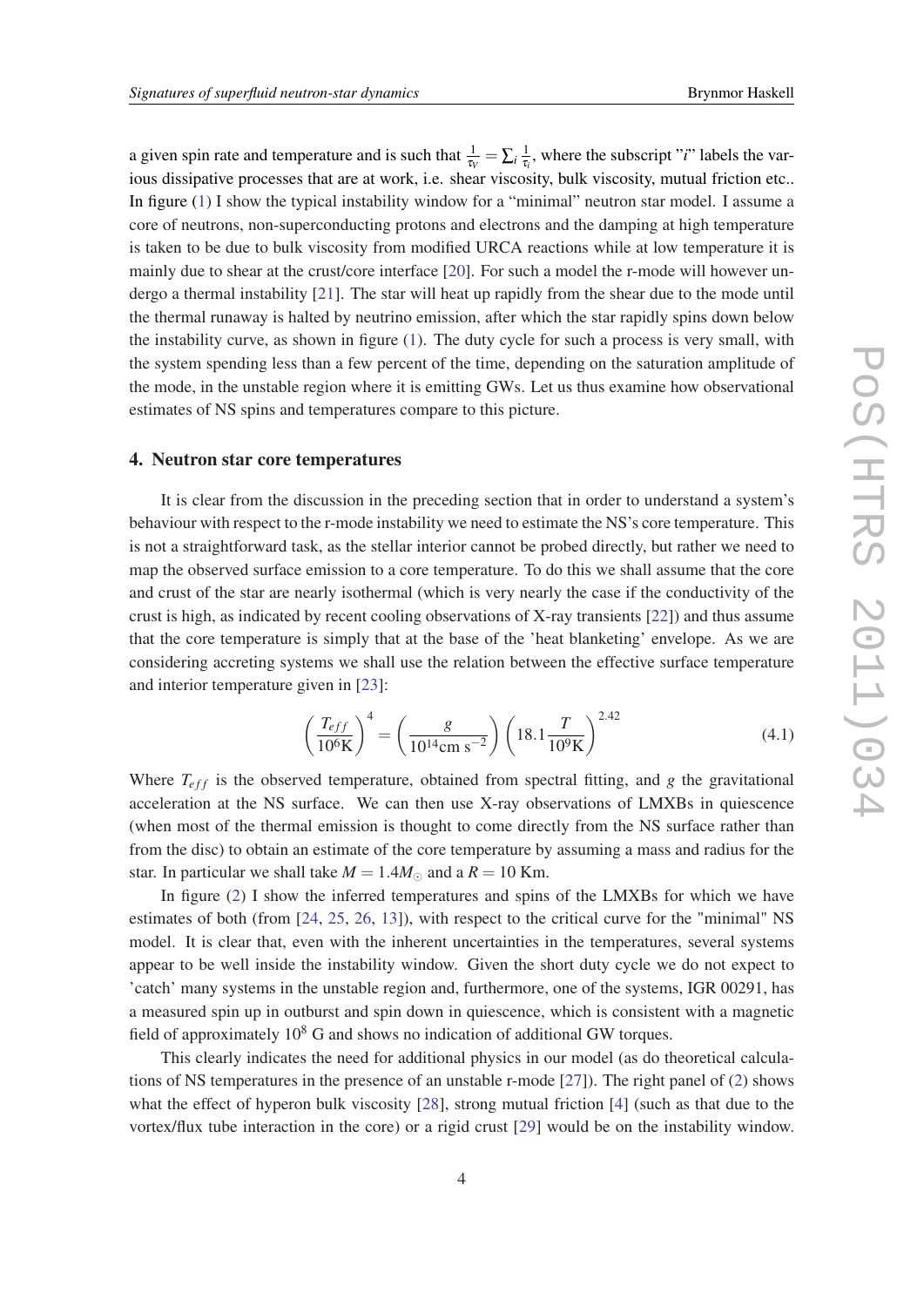

<span id="page-4-0"></span>

Figure 2: The left panel shows the estimated core temperatures of the LMXBs with respect to the "minimal" instability curve. Clearly many systems would be in the unstable region, which is unexpected. The right panel shows the effect of different physical mechanisms which could be at work to stabilise the r-mode. In particular I show the effect of a rigid crust, with the slippage factor of [\[29](#page-5-0)] taken to be 0.5, of hyperon bulk viscosity from [\[28](#page-5-0)] with the parameter  $\xi = 1$  and of strong mutual friction from [\[4](#page-5-0)] with  $\mathcal{R} = 0.01$  for weak superfluidity.

All these additional mechanism could make the observed systems stable and it is thus imperative to obtain further observational constraints to distinguish between the models. Furthermore if, for example, the instability curve rises with temperature between  $10^7$  K and  $10^8$  K, the thermal runaway could be halted; resulting in the star reaching an equilibrium along the curve and emitting GWs at a rate that balances the spinup accretion torque [[30,](#page-5-0) [31](#page-5-0)]. Such a scenario would have clear observational consequences on the timing as there would be an additional spin down torque. There have been suggestions that the spin of SAX J1808 may be constant during outburst [\[32](#page-5-0)], even though recent assessments of the spin evolution of this system, together with XTE 1814, do not suggest that there is a need for extra GW spin down torques to explain this behaviour [\[33](#page-5-0)].

# 5. Conclusions

We have shown how current X-ray observations can be used to constrain the physics of the r-mode instability window, and thus of the complex physics of NS interiors. In order to truly constrain the models it is however necessary to obtain further observations of NS temperatures and spins. Timing of these systems is also crucial, a task for which the proposed X-ray missions LOFT and IXO would be ideally suited. This is especially important as the GW signature of such events is likely to be very challenging to detect, and detailed modelling is thus crucial to extract the signal from the background noise of the detectors [[34\]](#page-5-0).

## References

- [1] G. Baym, C. J. Pethick, D. Pines, Nature (London) 224, 673 (1969)
- [2] N. Andersson, G. L. Comer, CQG 23, 5505 (2006)